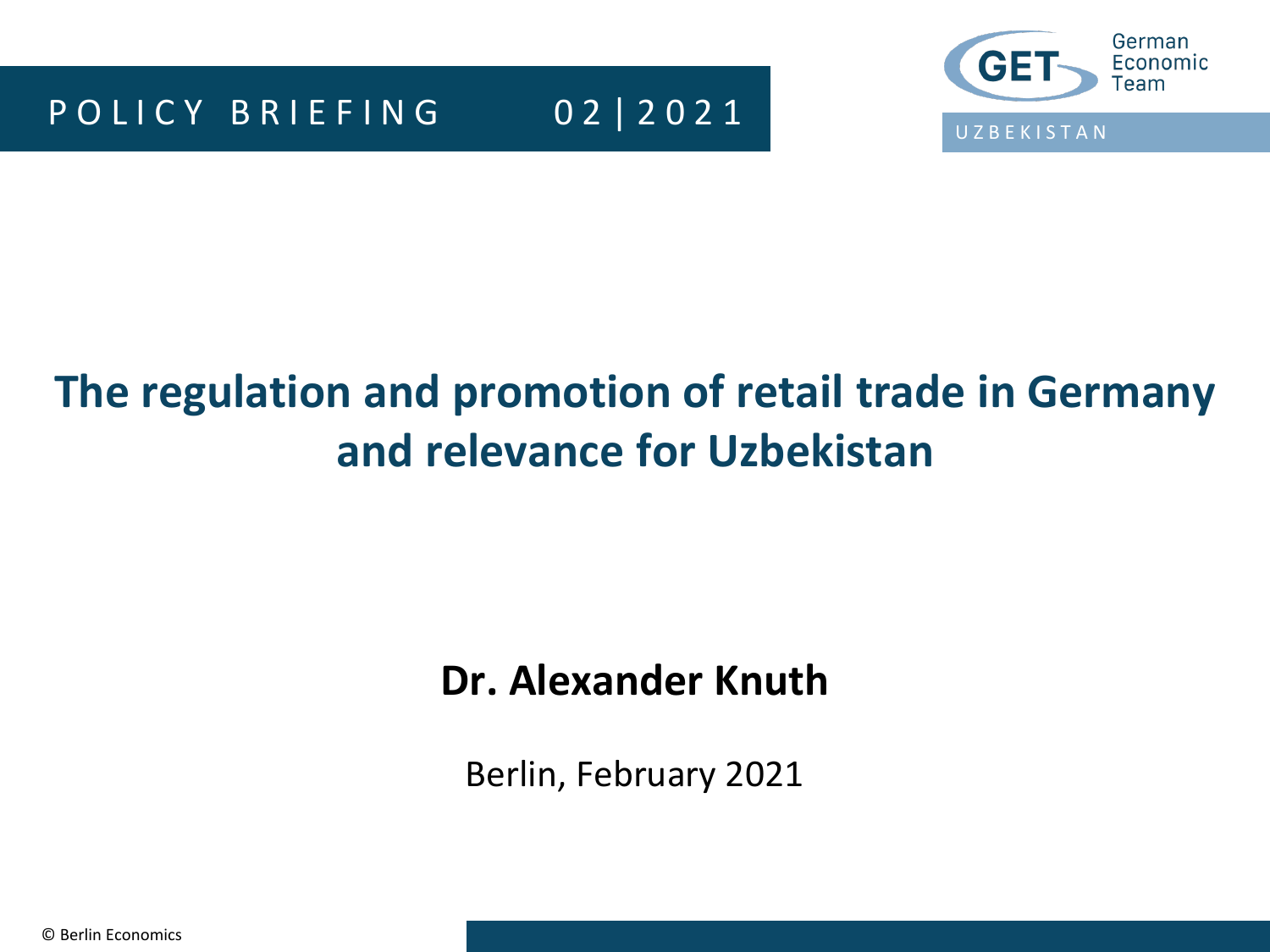### **Content**

- 1. Introduction
- 2. Framework conditions for retail trade in Germany
- 3. Regulation of retail trade in Germany: overview
	- 3.1 Licenses/permits only required for exemptional cases
	- 3.2 Restrictions on geographical establishment (choice of location)
	- 3.3 Highlighted provisions of the competition regulation
	- 3.4 Regulations against unfair business practices
- 4. Promotion of universal stores in rural areas in Germany
- 5. Conclusions and relevance for Uzbekistan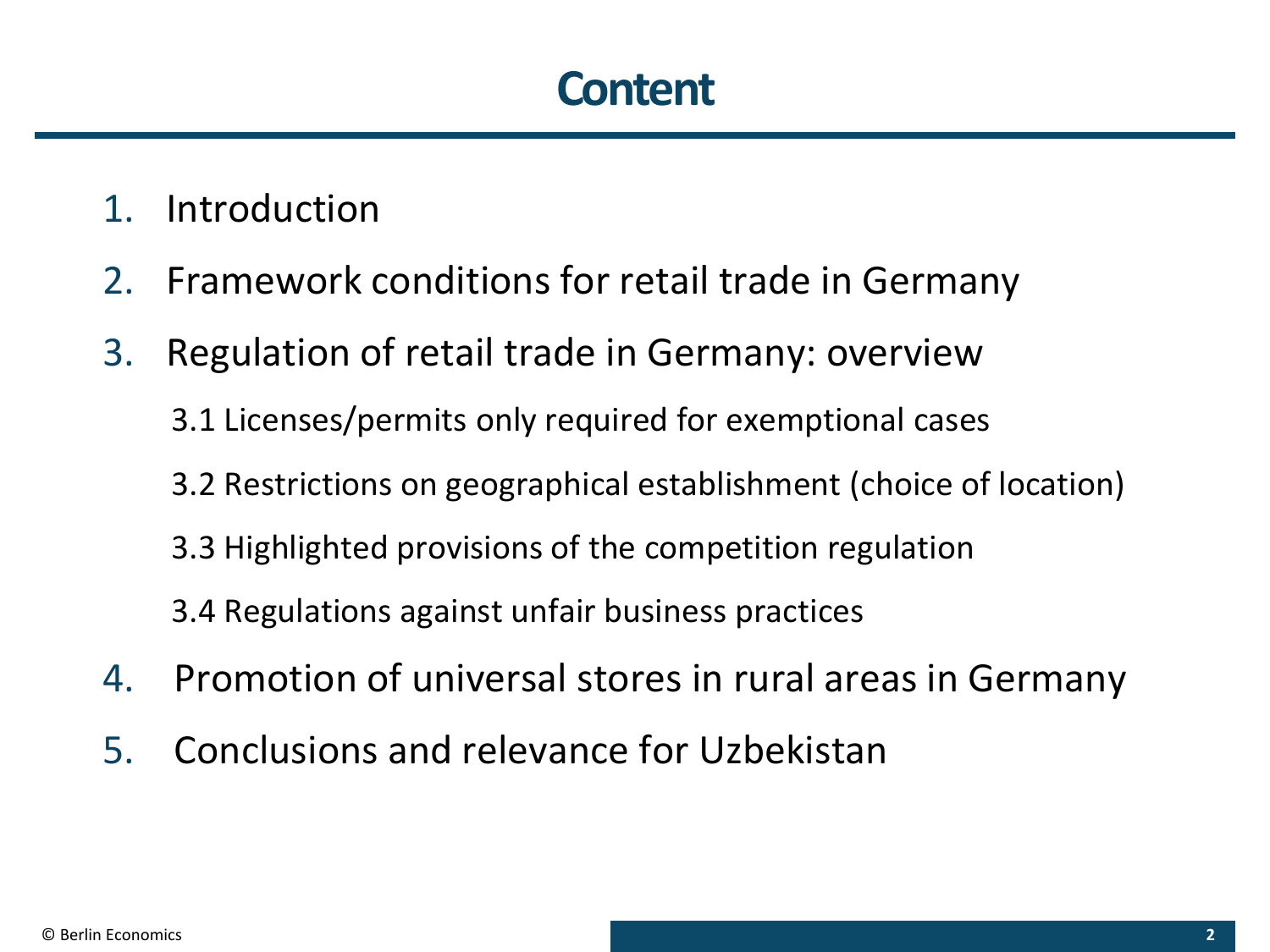# **1. Introduction**

- The *Agency for the Development of Entrepreneurship* under the Ministry of Economic Development and Poverty Reduction of the Republic of Uzbekistan is to contribute to the implementation of the *Action plan to create conditions for wholesale and retail trade of products by small business entities, including new retail enterprises, as well as encourage the establishment of universal stores in rural areas*
- To "*study the practical experience of developed countries in regulating domestic trade*" is one of the tasks of the mentioned *Action plan*
- The following Policy Briefing aims at supporting the implementation of this task of the Action plan by providing a brief overview over the
	- regulation of retail trade in Germany
	- promotion of the establishment of universal stores in rural areas in Germany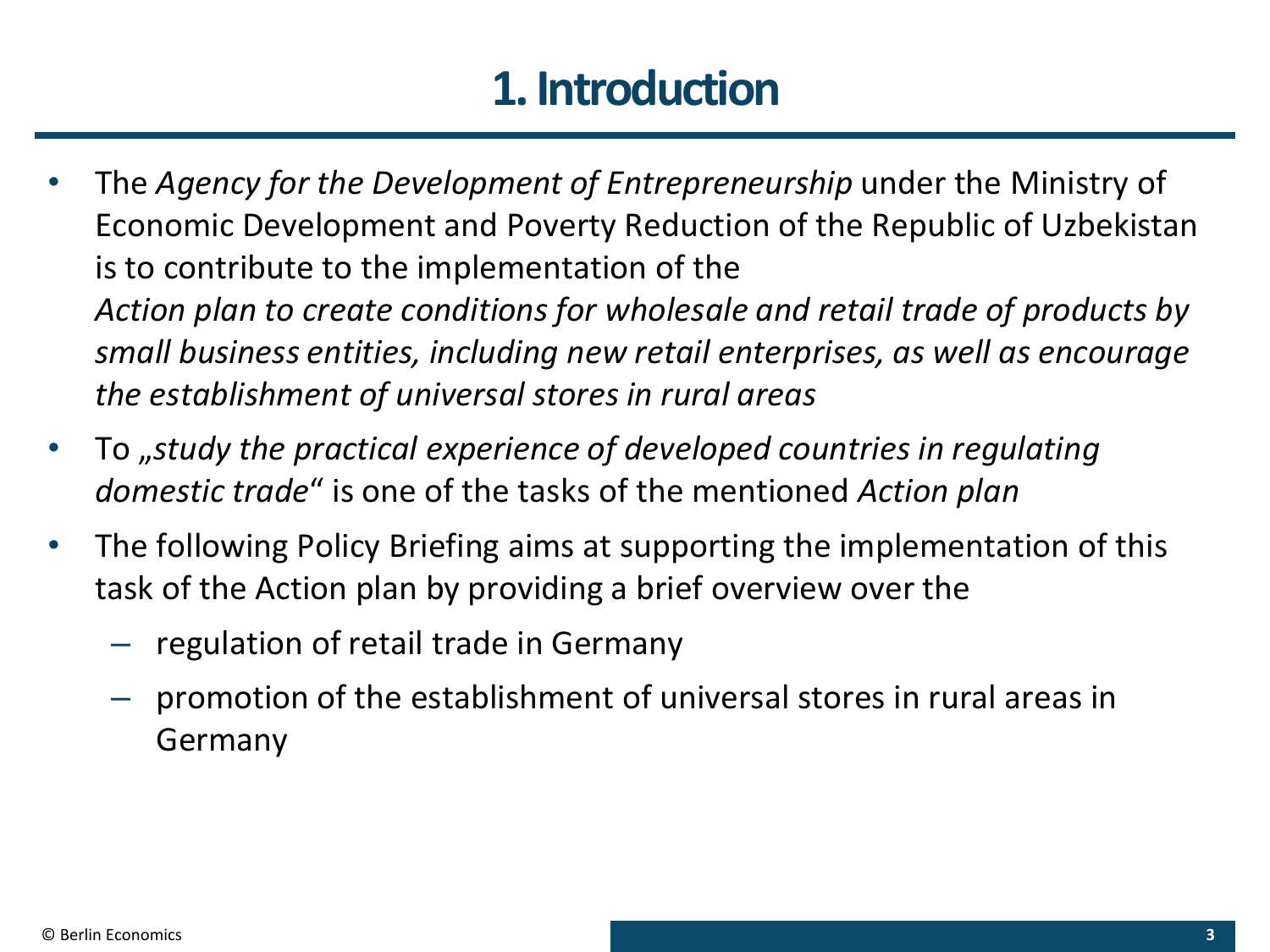# **2. Framework conditions for retail trade in Germany**

For the discussion of retail regulation in Germany, it is important to pay special attention to the general framework conditions of retail trade in Germany

- The principles of freedom of trade and freedom of geographical establishment apply for all kinds of retail and wholesale businesses with only few exemptions
- There is sufficient available plot of land with high quality physical infrastructure including water supply and electricity supply for retailers, even in rural areas, for
- All retail businesses are 100% privately owned, there are no state-owned enterprises in the retail sector
- There is an efficient payment system with a variety of payment methods with moderate fees in Germany, which facilitates the interaction with consumers
- Domestic trade is a very important sector in Germany, German retailers/wholesalers are amongst the biggest companies of the world
- There is fierce competition in this sector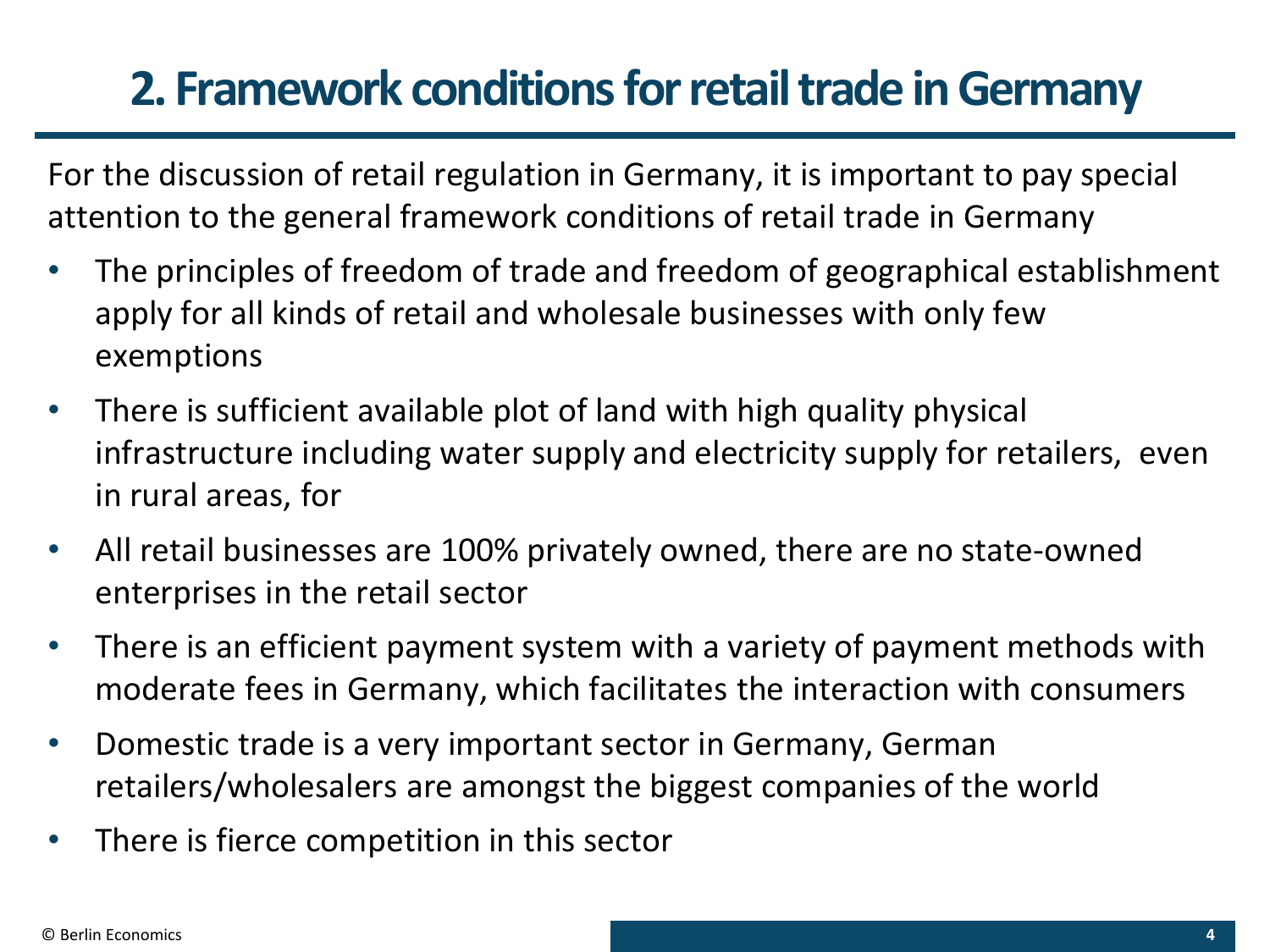# **3. Regulation of retail trade in Germany: Overview**

- German policy towards retail and wholesale businesses follows the principle of minimising restrictions and interventions
- The government intervenes only in special cases, when public goods take precedence over company interests. The most important regulations are:
	- Licenses/permissions as a means of restricting the freedom of trade for a few special cases
	- Restrictions on freedom of geographical establishment for special cases
	- Provisions of the competition regulation
	- Regulations against unfair business practices in general and in the agricultural and food supply chain in particular
	- Regulations with respect to consumer protection
	- Regulations with respect to sanitary standards for food retail
	- Regulations of opening times
	- Regulations of online trade
- The following highlights some of the listed regulations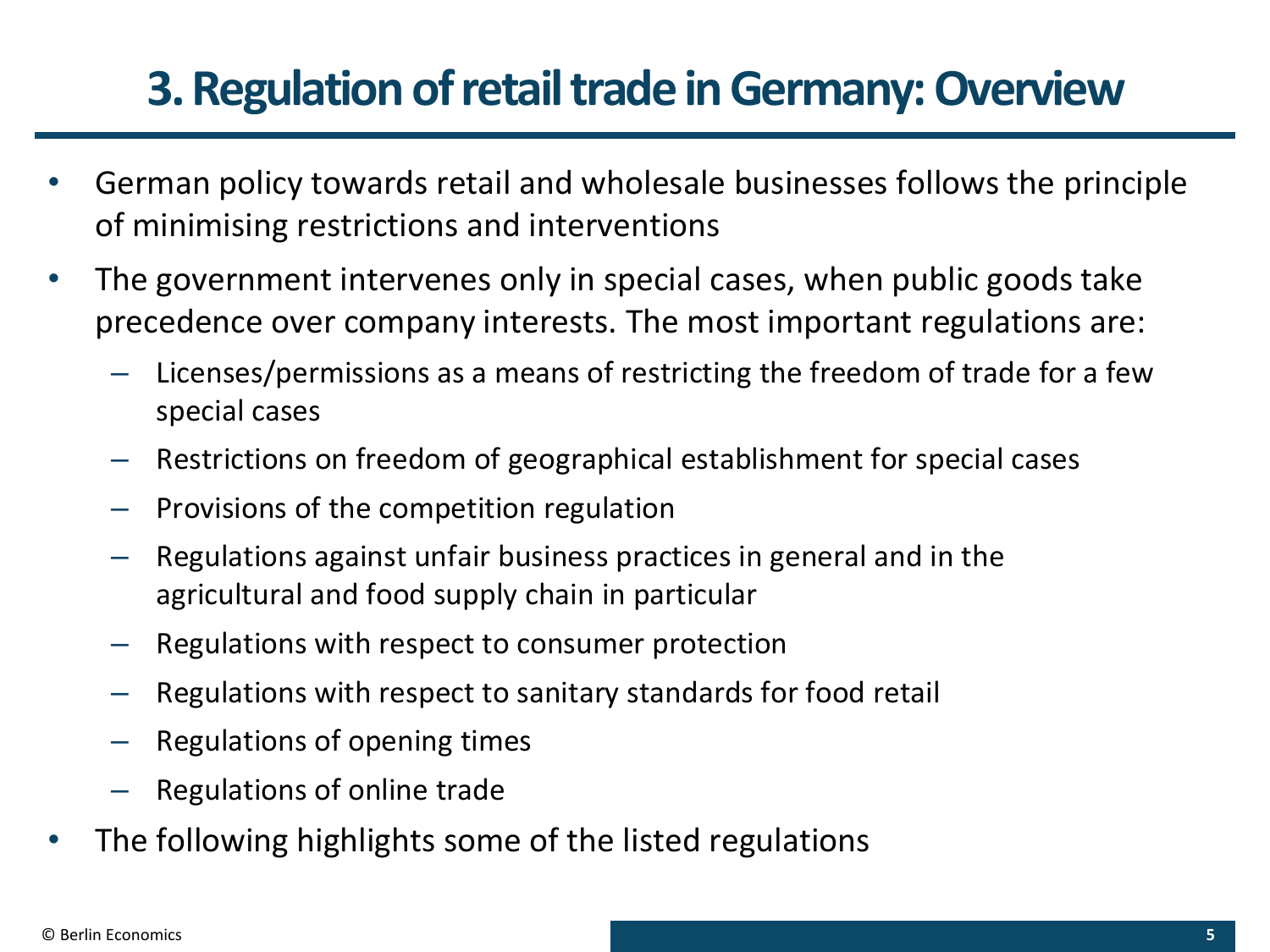# **3.1 Licenses/permits only required for exemptional cases**

- In general, retail businesses do not need any license or permission
- But there are exemptions for:
	- Trade with arms
	- Trade with animals
	- Pharmacies
	- Doorstep selling
	- Pawnshops
	- Insurance intermediaries, insurance consultants, brokers, investment advisors
	- Operation of amusement arcades
	- Operation of lottery machines and other games with a chance of winning
	- Realisation of auctions
- Furthermore, registering a retail business cannot be denied by authorities. The registration is declaratory, not constitutive. This means that registration is obligatory, but not a prerequisite.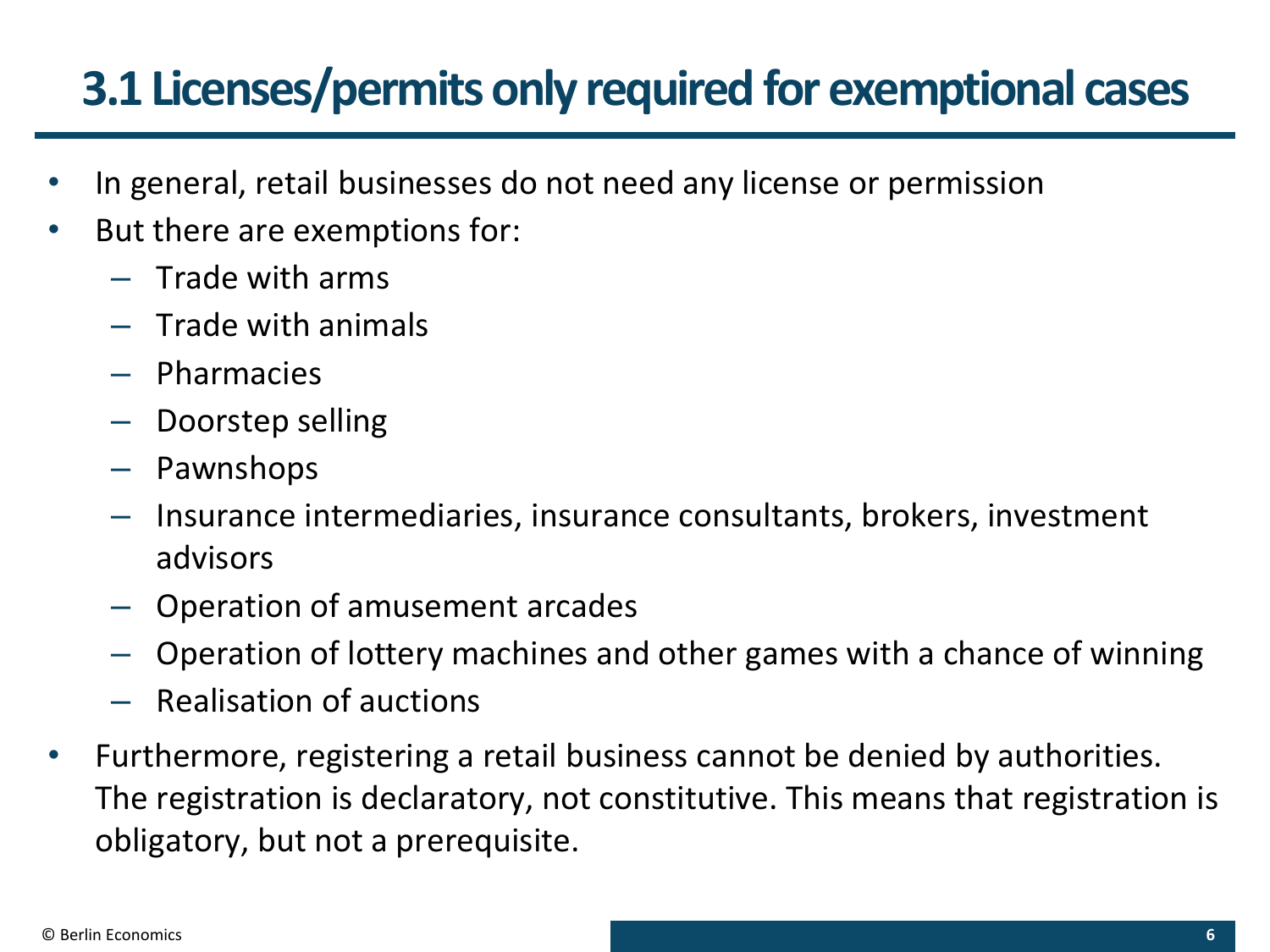### **3.2 Restrictions on geographical establishment**

- According to the German constitution the state has to provide a certain minimum standard of infrastructure for every citizen and to ensure equal living conditions in all regions
- However, market developments in the retail sector often run counter to the spatial and urban planning objectives of the municipalities
- To maximise their profits, retailers strive for large commercial spaces with low rents and good accessibility for many customers. Without political intervention, the landscape would be littered with large suburban shopping centers and the inner cities would wither
- Therefore, the German state can, under certain circumstances, restrict
	- The sizes of retail stores
	- The settlement of large retail stores near city centers etc.
- Policy decisions on restrictions on freedom of geographical establishment for retailers are made in the course of regional planning through interaction between the central government, the regional governments, and municipalities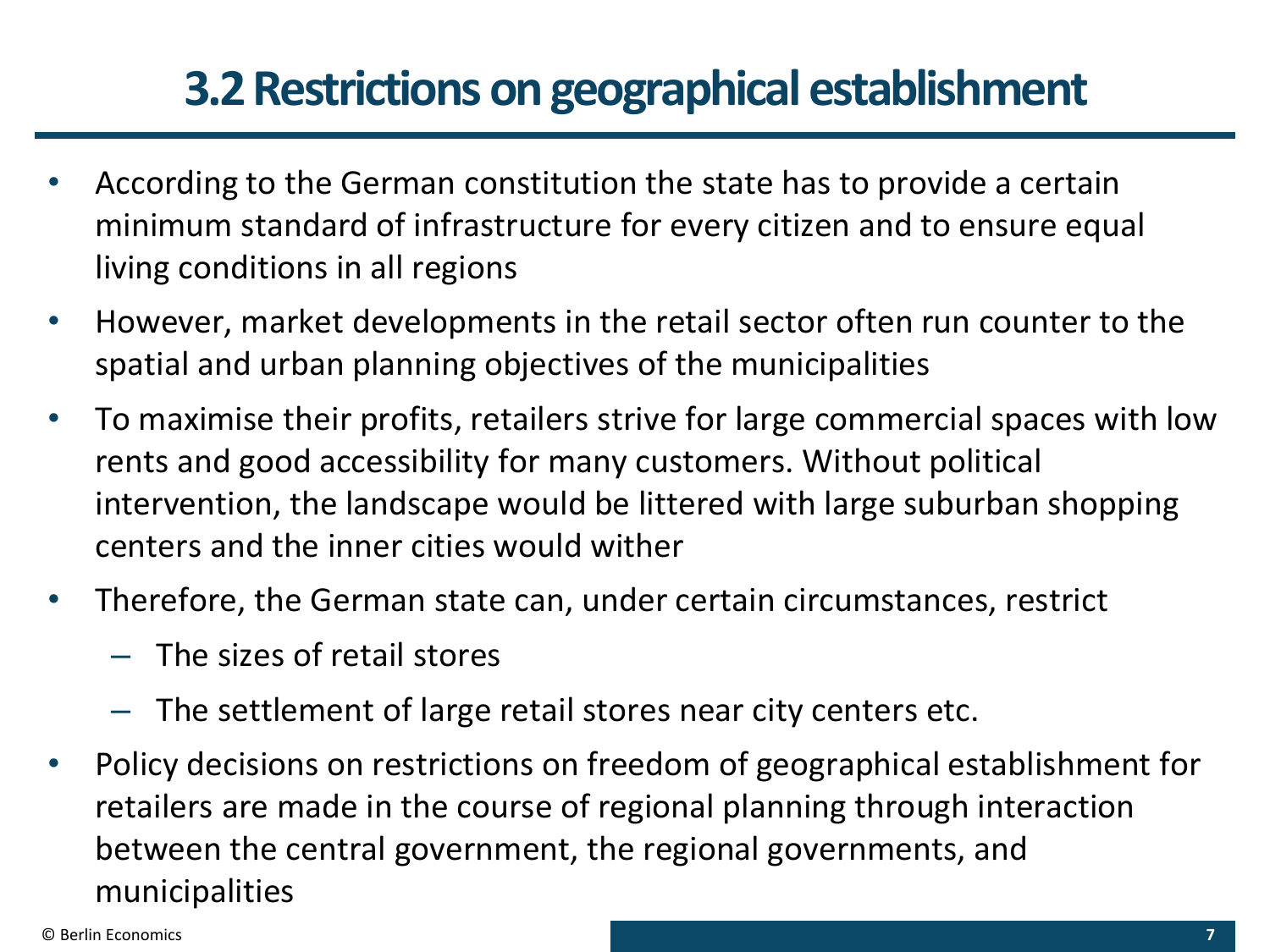# **3.3 Highlighted provisions of the competition regulation**

### **Ranking of German retailers**

| <b>Rank</b><br><b>Germany</b> | <b>Company</b>                       | <b>Retail Revenue</b><br>2018, USD bn | <b>Rank in</b><br>world |
|-------------------------------|--------------------------------------|---------------------------------------|-------------------------|
| $\overline{1}$                | Schwarz<br>Group (Lidl,<br>Kaufland) | 122 bn                                | $\overline{4}$          |
| $\overline{2}$                | Aldi                                 | 106 bn                                | 8                       |
| 3                             | Edeka                                | 62 bn                                 | 16                      |
| 4                             | Rewe                                 | 56 bn                                 | 20                      |
| 5                             | Metro                                | 29 bn                                 | 34                      |
| 6                             | Ceconomy                             | $25$ bn                               | 38                      |
| $\overline{7}$                | Otto                                 | 12bn                                  | 85                      |
| 8                             | Rossmann                             | 11bn                                  | 95                      |
| 9                             | dm                                   | $11$ bn                               | 98                      |
| 10                            | Tengelmann                           | 9 bn                                  | 119                     |

*Source: Deloitte: Global Powers of Retailing 2020* 

- The most important policy instrument of the competition authority is **Merger Control**
- Mergers and acquisitions between big market players need permission and can be denied in case of significant impediments for *effective competition*
- *Effective competition* is significantly impeded if
	- the merger would enable the company to raise prices,
	- lower product quality,
	- reduce innovation investments
	- worsen its offer in any other way without incurring the risk of losing customers
	- This is in particular the case if the merger is expected to create a dominant market position
- There was a spectacular case of the merger prohibition in retailing in 2015/2016 In Germany (Edeka vs. Tengelmann & Kaisers)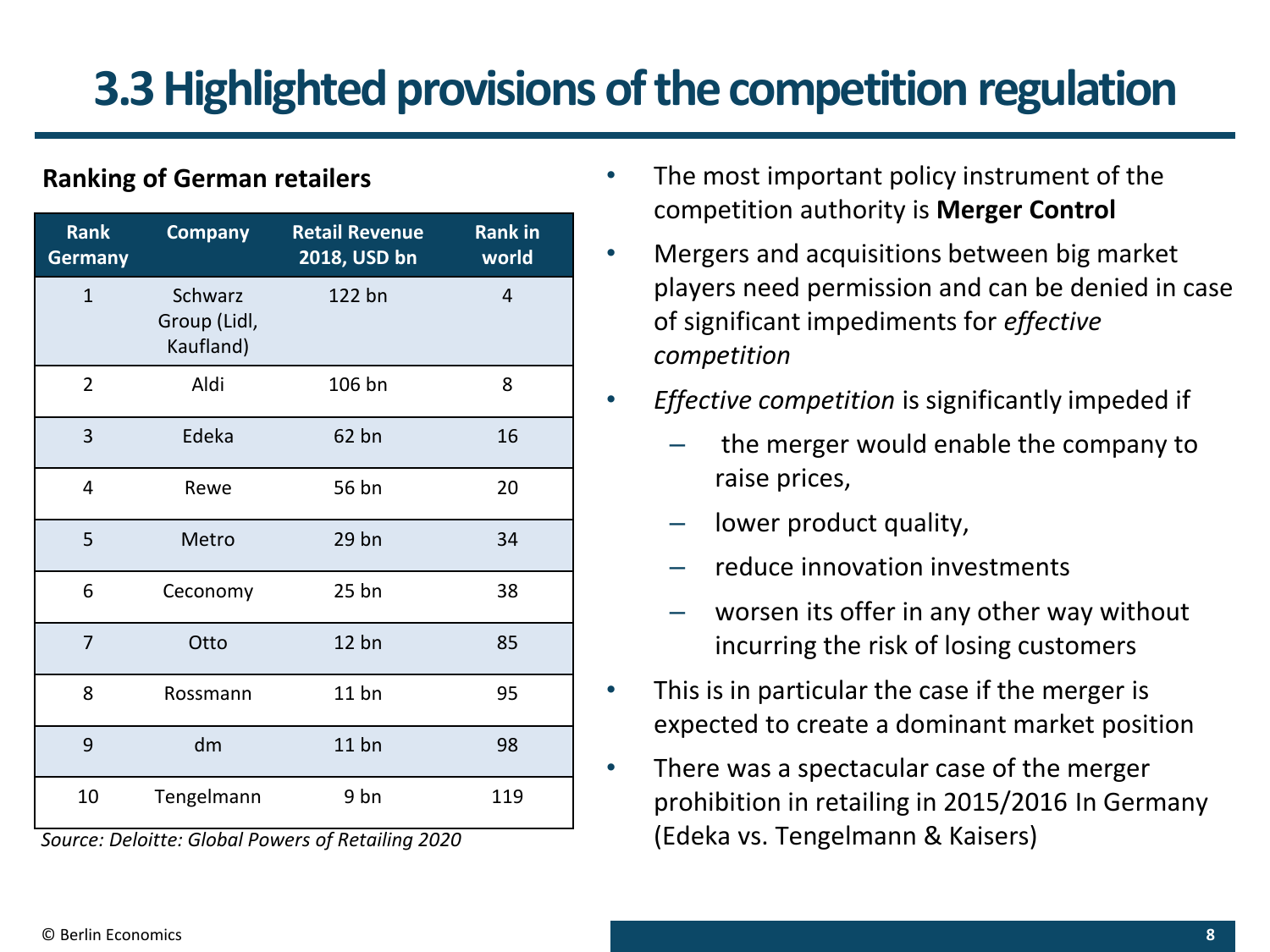### **3.4 Regulations against unfair business practices**

- Food retail is highly concentrated in Germany. The four biggest food retail companies possess 85% market share.\* This gives them with strong market power
- Mainly due to the risks associated with the high level of concentration and special conditions in agricultural production, a special regulation against unfair business practices in the agricultural and food supply chain was introduced throughout Europe\*\*
- Examples of prohibited practices:
	- The buyer pays the supplier later than 30 days for perishable food
	- The buyer cancels the order of perishable products up to 30 days before delivery
	- The Buyer unilaterally changes the terms of a supply agreement
	- The buyer requires the supplier to make payments unrelated to the sale

*Sources: \* Federal Ministry of Food and Agriculture, 2020.*

*\*\* Directive 2019/633 of the European Parliament and the European Council: "While business risk is inherent in all economic activity, agricultural production is particularly fraught with uncertainty due to its reliance on biological processes and its exposure to weather conditions … The number and size of operators vary across the different stages of the agricultural and food supply chain. Differences in bargaining power, which correspond to the economic dependence of the supplier on the buyer, are likely to lead to larger operators imposing unfair trading practices on smaller operators."*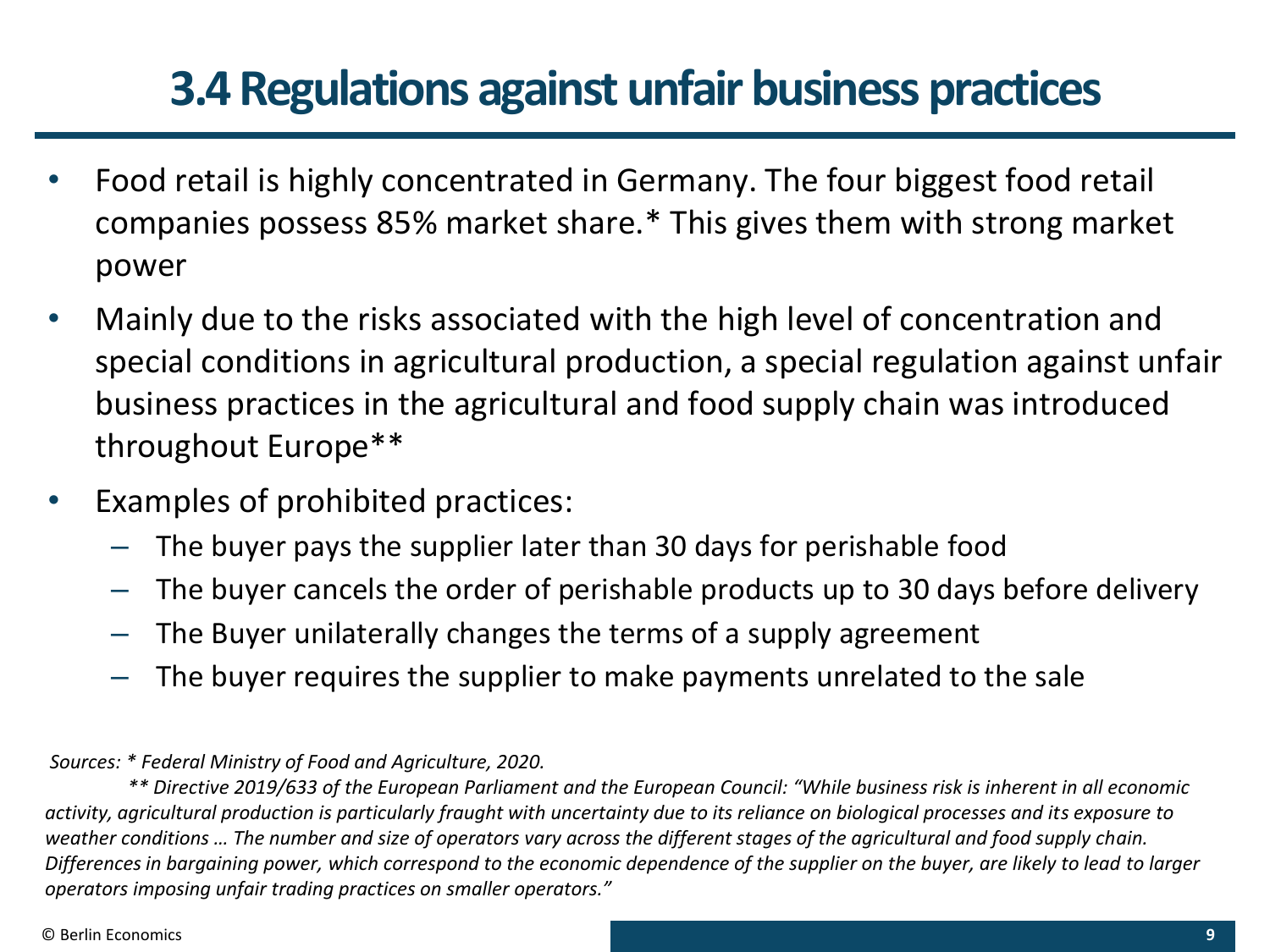### **4. Promotion of universal stores in rural areas in Germany**

- Long-term trend that retailers leave rural villages in Germany. Half of the villages, and almost all villages with fewer than 700 inhabitants, no longer have retail stores\*
- However, more than two-thirds of the population in rural areas see no need to change this situation\*\*
- One reason for this is the fact that 80% of the adult people in rural areas possess a car, further 9% have temporary access to a car\*\*\*
- Above all, Germany is very densely populated. Half of the population is less than 1 km away from a grocery store\*\*\* (see also chart on next slide)
- It is only recently, that policy makers have started initiatives to promote local retail stores in rural areas. The reason is not so much securing the access to groceries and necessary goods, but rather:
	- social functions of local stores
	- avoidance of carbon emissions
	- village structure preservation

#### *Sources*

- *\* Kuhlicke, C. et al.: Versorgung mit Waren des täglichen Bedarfs im ländlichen Raum, 2005.*
- *\*\* Sturm, G.; Walther, A.: Lebensqualität in kleinen Städten und Landgemeinden, 2011.*
- *\*\*\* Federal Ministry for Environment, Nature Conservation and Nuclear Safety, Germany, 2014*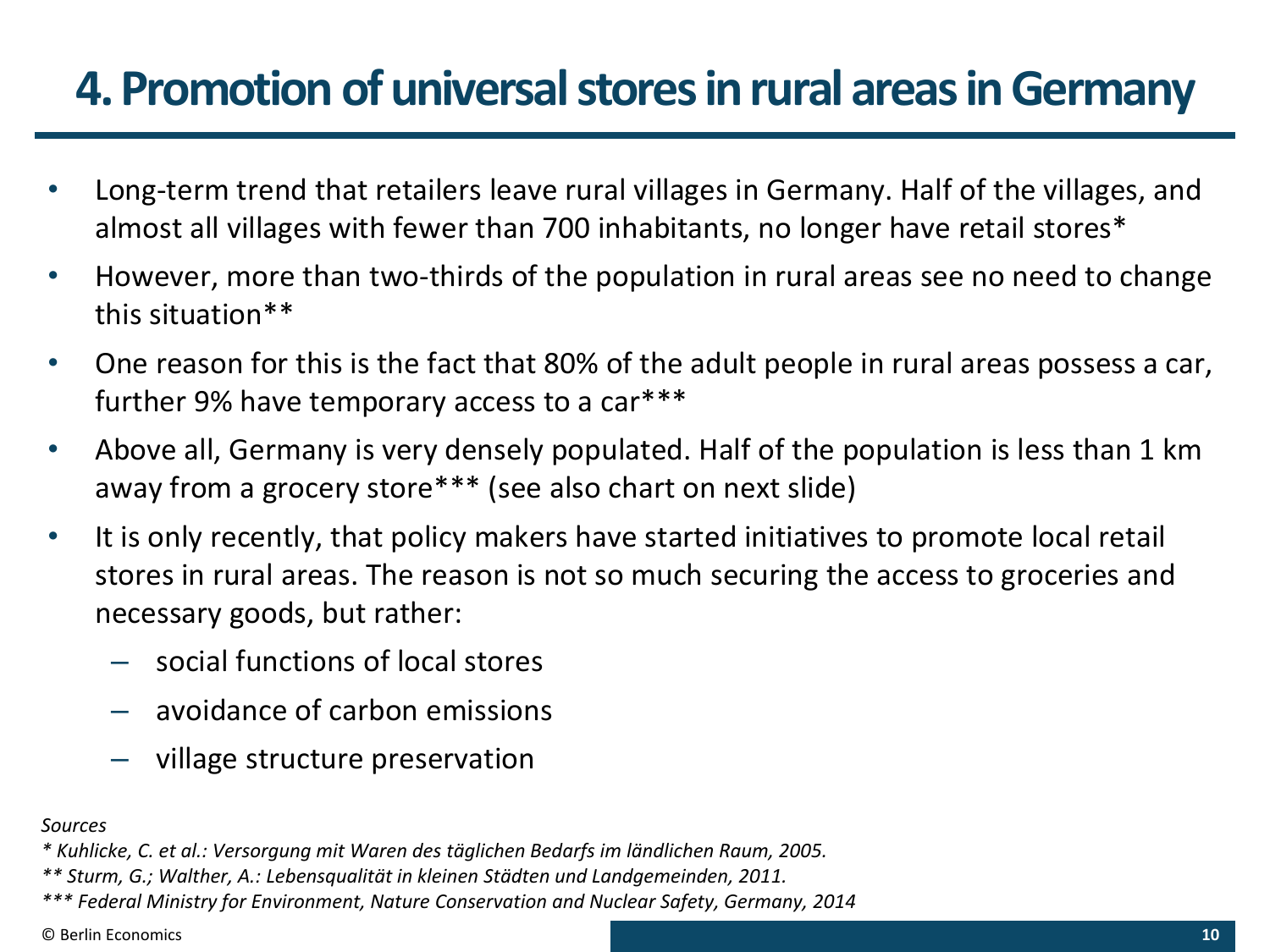### 4. Promotion of universal stores in rural areas in Germany (cont.)

Quelle: Neumeier 2014: 53.



**Map of walking distance to the nearest grocery store**

30 minutes

15 minutes





*Source: Federal Ministry for Environment, Nature Conservation and Nuclear Safety, Germany, 2014*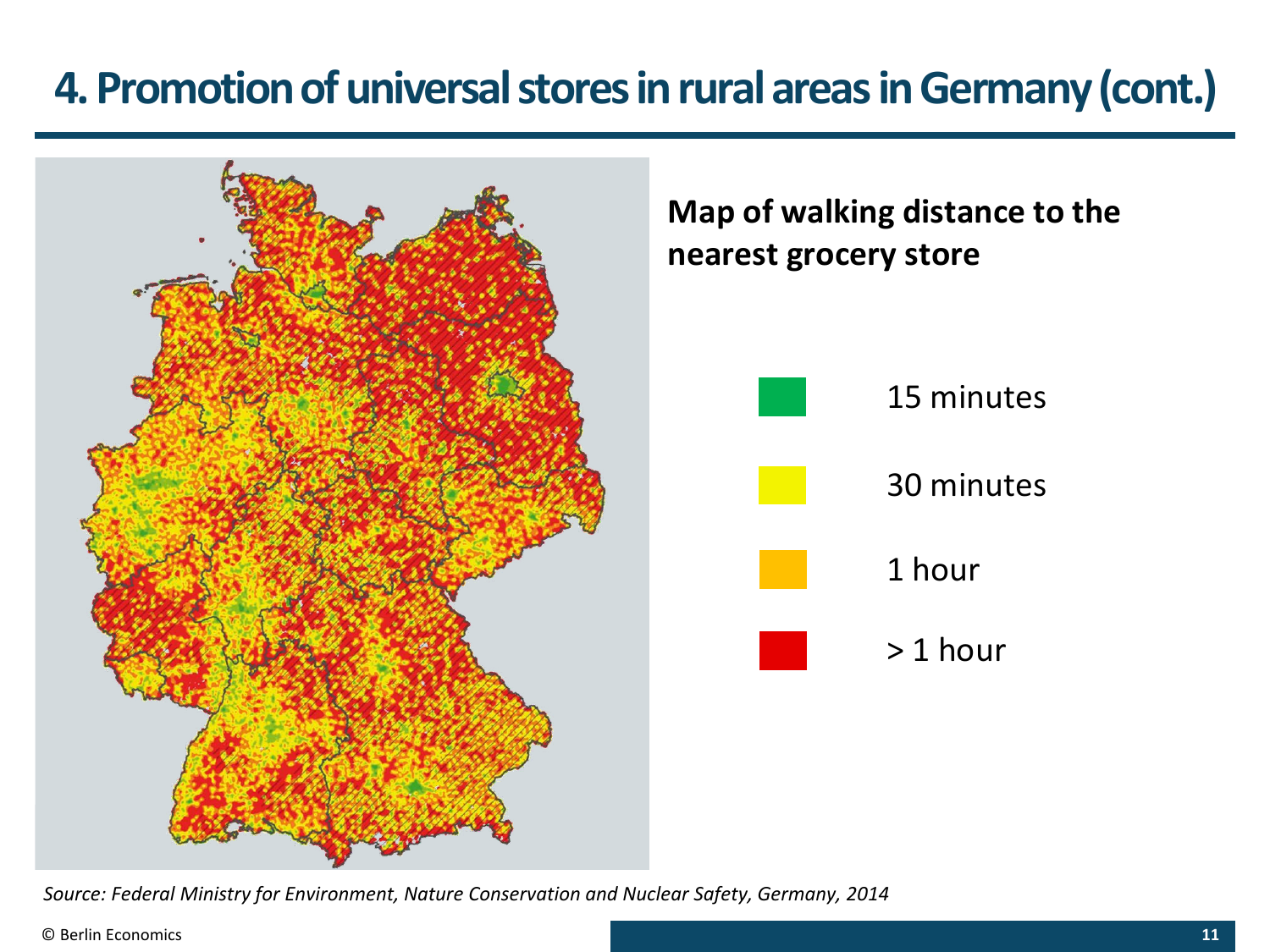### **4. Promotion of universal stores in rural areas in Germany (cont.)**

| Beneficiary: Microenterprise that establishes an universal store in a rural area                                       |                                                                                                                                                                                                                                                                                                                                                                                              |  |  |
|------------------------------------------------------------------------------------------------------------------------|----------------------------------------------------------------------------------------------------------------------------------------------------------------------------------------------------------------------------------------------------------------------------------------------------------------------------------------------------------------------------------------------|--|--|
| <b>Program/Budget/Donor</b>                                                                                            | <b>Support</b>                                                                                                                                                                                                                                                                                                                                                                               |  |  |
| <b>Municipal budget</b>                                                                                                | Discount on rents for premises owned by the municipality<br>$\bullet$<br>Profit-related rent of the premises<br>$\bullet$<br>(so that in the case of higher profits the community also participates and in the<br>case of lower profits the existence of the shop is not additionally endangered)<br>• Free advertising space (billboard, poster )<br>• Credit guarantees for the bank loans |  |  |
| Development Bank for Agribusiness                                                                                      | • Preferential loans                                                                                                                                                                                                                                                                                                                                                                         |  |  |
| Federal + Regional budget<br>Program "Common Mission<br>Improvement of agricultural<br>structure and coast protection" | • Grants for investments<br>(up to 55% of investment volume)                                                                                                                                                                                                                                                                                                                                 |  |  |
| EAFRD European agricultural fund<br>for rural development + Region<br>(Bundesland)                                     | Grants up to 55% of investment volume for<br>• Purchase of buildings (without land value)<br>• Construction measures (new construction, extension,<br>conversion, modernisation)<br>Machinery and equipment<br>$\bullet$<br>Measures to prepare a plot of land for construction                                                                                                              |  |  |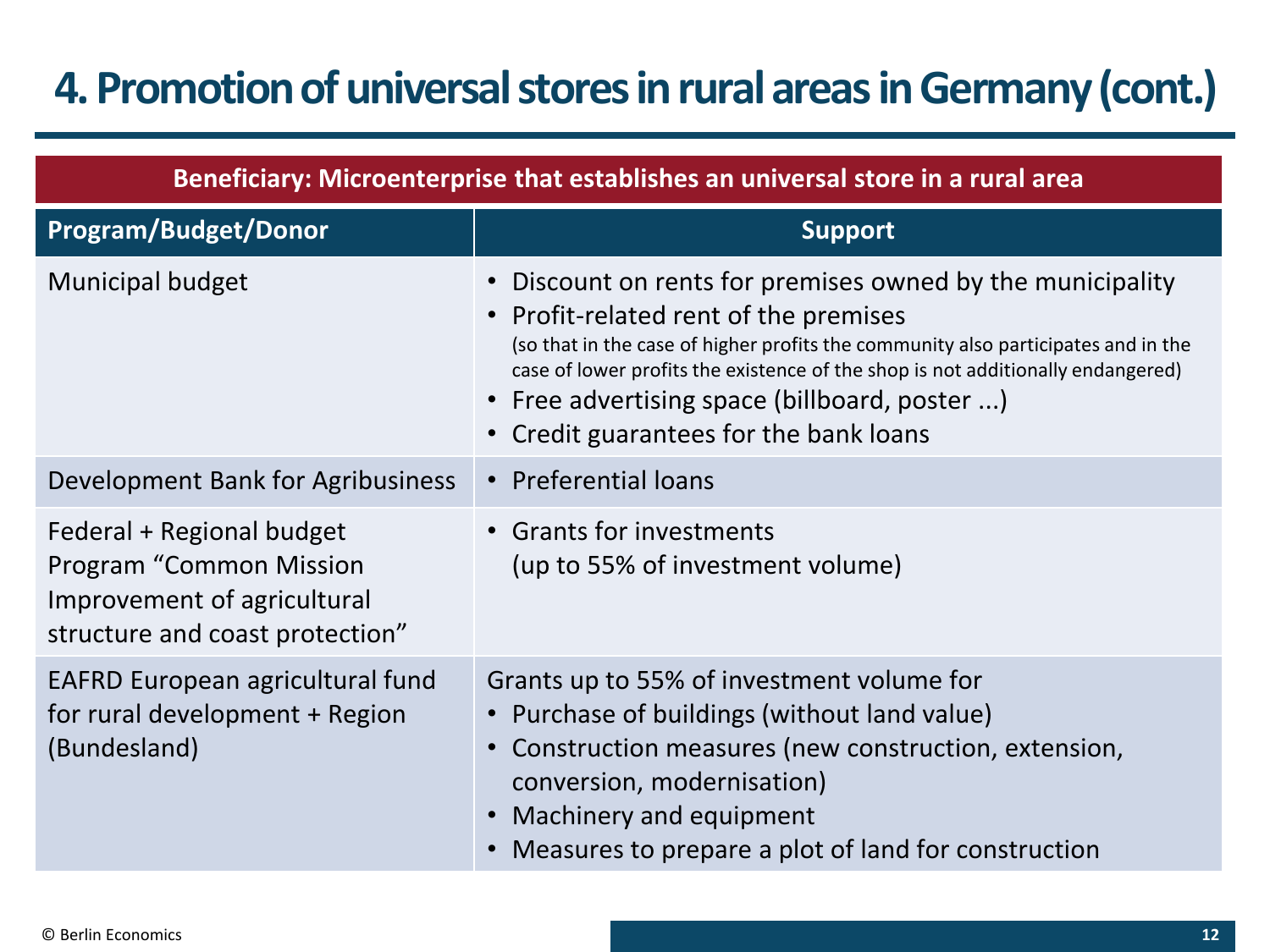### **4. Promotion of universal stores in rural areas in Germany (cont.)**

| <b>Beneficiary:</b><br>Municipality that provides for entrepreneurs the investment for an universal store in rural areas      |                                                                                                                                                                                                                                                                                                                                                                                                                  |  |  |
|-------------------------------------------------------------------------------------------------------------------------------|------------------------------------------------------------------------------------------------------------------------------------------------------------------------------------------------------------------------------------------------------------------------------------------------------------------------------------------------------------------------------------------------------------------|--|--|
| <b>Program/Budget/Donor</b>                                                                                                   | <b>Support</b>                                                                                                                                                                                                                                                                                                                                                                                                   |  |  |
| Development Bank for Agribusiness                                                                                             | • Preferential loans                                                                                                                                                                                                                                                                                                                                                                                             |  |  |
| Federal + Regional budget<br><b>Program "Common Mission</b><br>Improvement of agricultural<br>structure and coast protection" | Grants up to 65% of investment volume for<br>• Preliminary work (analyses, economic feasibility studies,<br>surveys, investigations, impact assessments)<br>Purchase, construction and conversion of buildings<br>Interior fittings<br>• The necessary purchase of land, provided this does not<br>exceed 10% of the total eligible expenditure<br>If applicable, also project expenses for architects/engineers |  |  |
| <b>EAFRD European agricultural fund</b><br>for rural development + Region<br>(Bundesland)                                     | Grants for investments up to 65% of investment volume for<br>• Purchase of buildings (without land value)<br>• Construction measures (new construction, extension,<br>conversion, modernisation)<br>• Machinery and equipment<br>• Measures to prepare a plot of land for construction<br>• Cars for mobile grocery stores                                                                                       |  |  |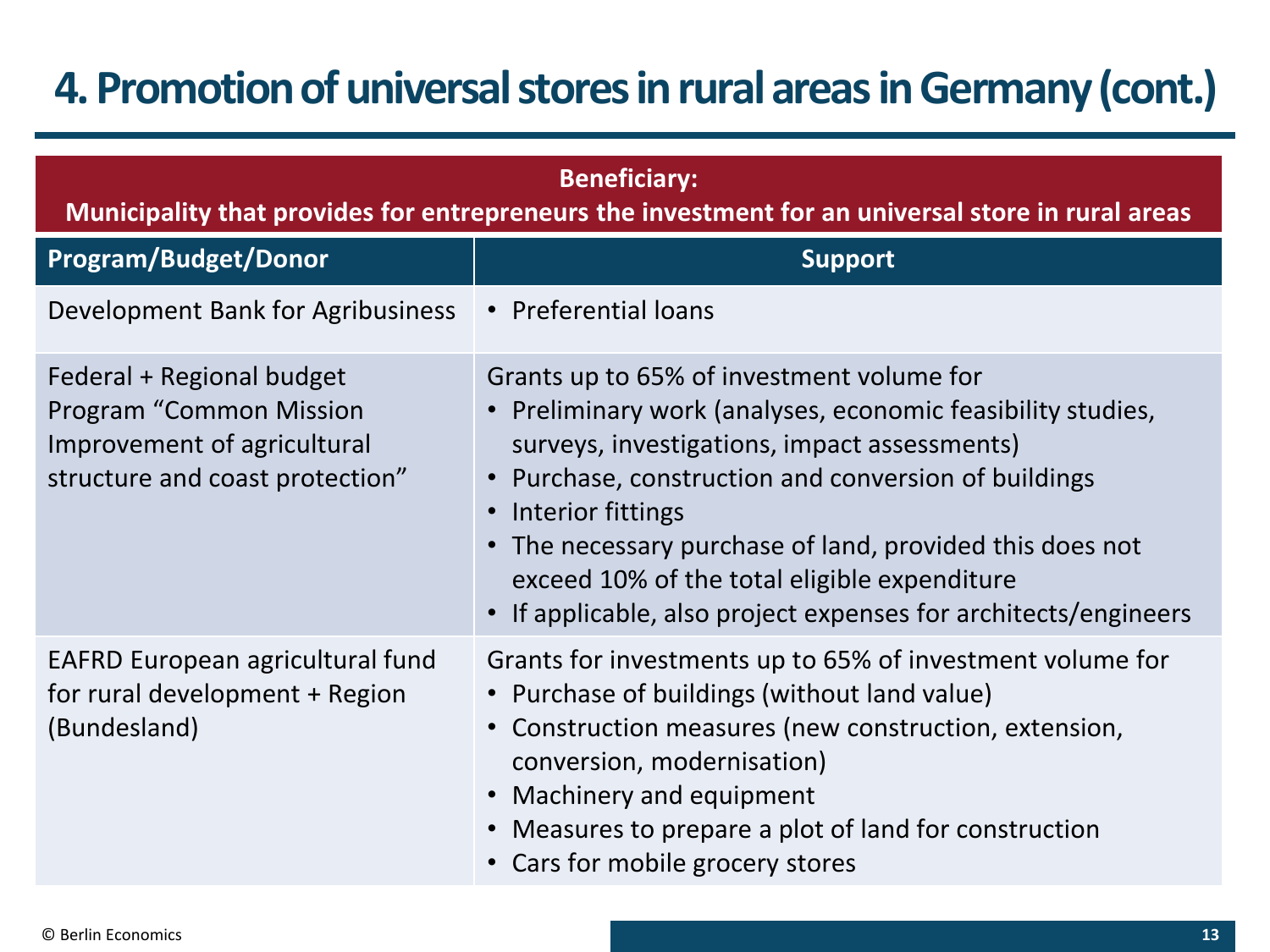### **5. Conclusions and relevance for Uzbekistan**

- The German retail sector has been flourishing for decades, mainly because of the very good framework conditions. As a result, German policy towards the retail sector has not been very active and has mainly focused on containing concentration and market power abuse
- The promotion of the establishment of universal stores in rural areas has only recently received some attention of German policy makers
- Although retailers leave the rural villages in Germany, all citizens have sufficient access to groceries and all necessary goods
- The conditions in Uzbekistan are different: securing the access to groceries and necessary goods in rural areas is likely much more important for domestic trade regulation
- Nevertheless, the presented instruments to encourage the establishment of universal stores in rural areas in Germany could serve as example of policy instrument design, with the limitation that there is little long-term experience on effectiveness of these instruments in Germany